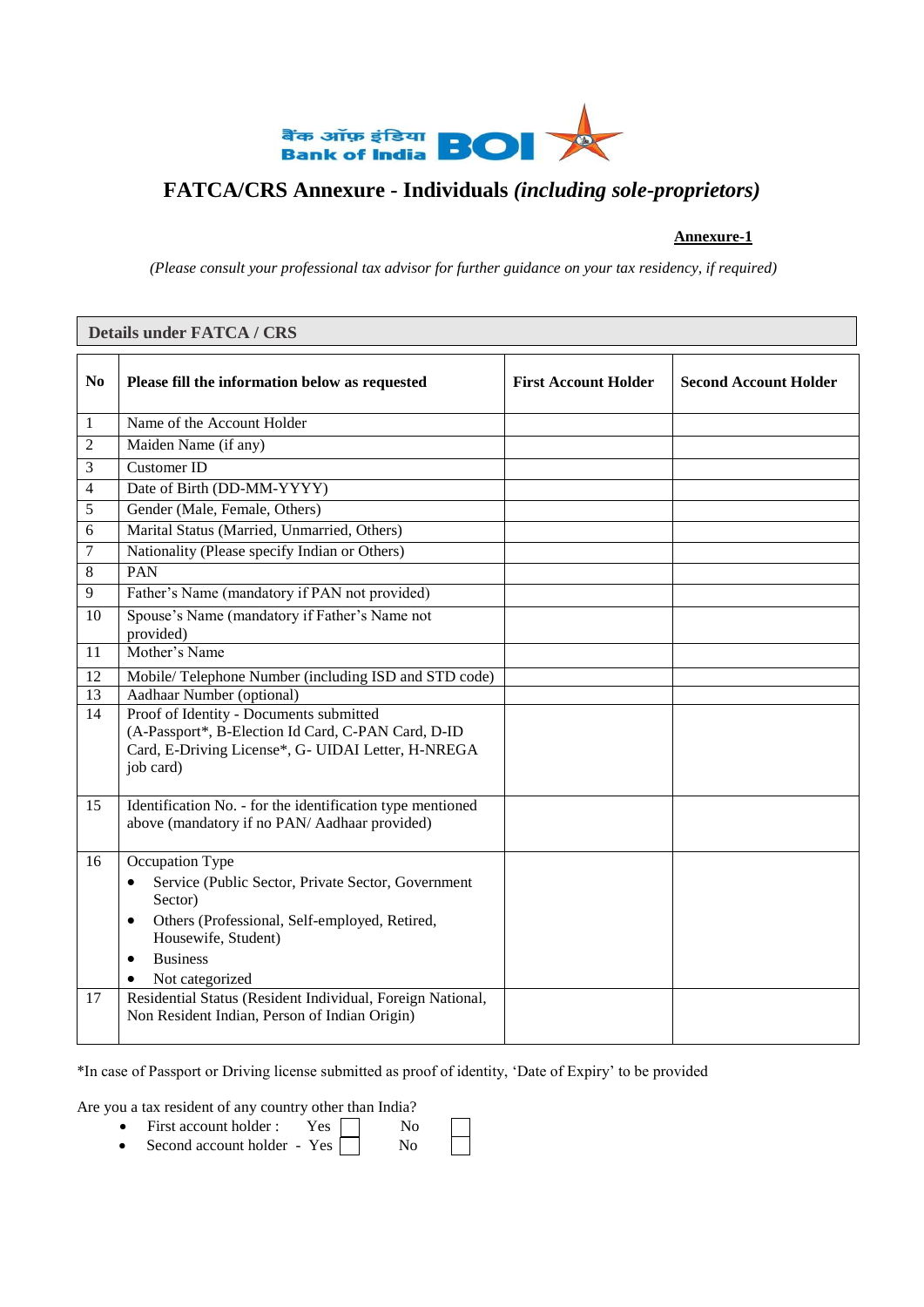

एफएटीसीए**/**सीआरएस अनुलग्नक **–** एकल व्यक्ति(एकल-स्वामी सहिि)

# **अनुलग्नक**-1

*(*यहि कर आवास पर आगे हिशाननिेश की आवश्यकिा िो िो अपने व्यावसानयक कर सलािकर से परामशश लें*)*

|                | एफएटीसीए / सीआरएस के अंतर्गत जानकारी/विवरण                    |                |                  |  |  |  |
|----------------|---------------------------------------------------------------|----------------|------------------|--|--|--|
| संख्या         | कृपया नीचे मांगी गई जानकारी के अनुसार भरे                     | प्रथम खाताधारक | द्वितीय खाताधारक |  |  |  |
| 1              | खाता धारक का नाम                                              |                |                  |  |  |  |
| $\overline{c}$ | मेडन नाम (यदि कोई)                                            |                |                  |  |  |  |
| 3              | ग्राहक आईडी                                                   |                |                  |  |  |  |
| $\overline{4}$ | जन्म तिथि (दिनांक-महीना-वर्ष)                                 |                |                  |  |  |  |
| 5              | लिंग (पुरूष, महिला, अन्य)                                     |                |                  |  |  |  |
| 6              | वैवाहिक स्थिति (विवाहित, अविवाहित, अन्य)                      |                |                  |  |  |  |
| $\tau$         | राष्ट्रीयता (भारतीय या अन्य कृपया स्पष्ट करें)                |                |                  |  |  |  |
| 8              | पेन (PAN)                                                     |                |                  |  |  |  |
| 9              | पिता का नाम(अनिवार्य यदि पेन नहीं दिया गया)                   |                |                  |  |  |  |
| 10             | पति/पत्नी का नाम(अनिवार्य यदि पिता का नाम नहीं दिया गया)      |                |                  |  |  |  |
| 11             | माता का नाम                                                   |                |                  |  |  |  |
| 12             | मोबाइल/ टेलीफोन नंबर (ISD और STD कोड सहित)                    |                |                  |  |  |  |
| 13             | आधार नंबर (वैकल्पिक)                                          |                |                  |  |  |  |
| 14             | पहचान का प्रमाण–प्रस्तुत दस्तावेज                             |                |                  |  |  |  |
|                | (क-पासपोर्ट*, ख-चुनाव आईडी कार्ड, ग-पेन कार्ड, घ- आईडी कार्ड, |                |                  |  |  |  |
|                | इ- ड्राइविंग लाइसेंस*, च- यूआईडीएआई पत्र, छ-नरेगा जॉब कार्ड)  |                |                  |  |  |  |
| 15             | पहचान संख्या-उपर्युक्त पहचान के प्रकार का उल्लेख करें         |                |                  |  |  |  |
|                | (अनिवार्य, यदि पेन/आधार नहीं दिया गया)                        |                |                  |  |  |  |
| 16             | व्यवसाय का प्रकार-                                            |                |                  |  |  |  |
|                | सेवा (सार्वजनिक क्षेत्र, निजी क्षेत्र, सरकारी क्षेत्र)<br>٠   |                |                  |  |  |  |
|                | अन्य (पेशेवर, स्व-नियोजित,सेवानिवृत्त, गृहणी, विद्यार्थी)     |                |                  |  |  |  |
|                | कारोबार                                                       |                |                  |  |  |  |
|                | वर्गीकृत नहीं                                                 |                |                  |  |  |  |
| 17             | निवासी स्थिति (निवासी एकल व्यक्ति, विदेशी नागरिक,             |                |                  |  |  |  |
|                | अनिवासी भारतीय, भारतीय मूल के व्यक्ति)                        |                |                  |  |  |  |

\*यदि पहचान के प्रमाण के रूप में पासपोर्ट या ड्राइविंग लाइसेंस प्रस्तुत किया है तो उसकी समाप्ति तारीख भी दें।

क्या आप भारत के अलावा अन्य किसी देश के निवासी कर दाता है?

- प्रथम खाताधारक : हाँ □ नहीं
- $\bullet$  द्वितीय खाताधारक हाँ  $\Box$  नहीं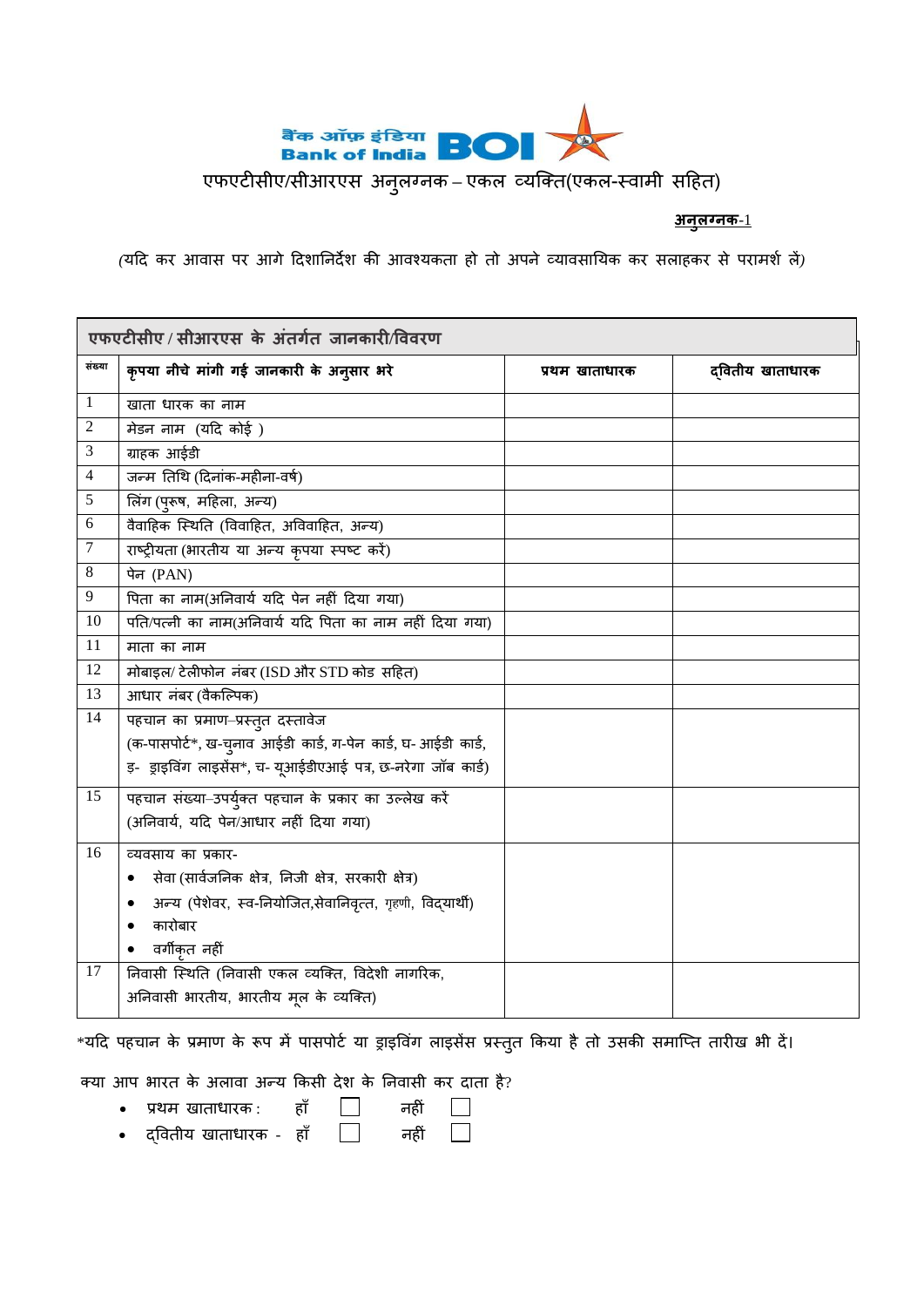(Please indicate all countries in which you are resident for tax purposes and associated details)

| <b>Account</b><br>holder<br>details | Name of<br><b>Customer</b> | Country/(ies)<br>of Tax<br>residency # | Tax<br><b>Identification</b><br>Number $(TIN)$ <sup>%</sup> | <b>Identification</b><br>Type (TIN or<br>Other <sup>%</sup> , please<br>specify) | <b>Residence</b><br><b>Address for</b><br><b>Tax purpose</b><br>(including<br>City, State,<br><b>Country and</b><br>Pin code) | <b>Address Type:</b><br>1- Residential<br>or Business,<br>2- Residential,<br>3-Business,<br>4-Registered<br><b>Office</b> |
|-------------------------------------|----------------------------|----------------------------------------|-------------------------------------------------------------|----------------------------------------------------------------------------------|-------------------------------------------------------------------------------------------------------------------------------|---------------------------------------------------------------------------------------------------------------------------|
| First                               |                            |                                        |                                                             |                                                                                  |                                                                                                                               |                                                                                                                           |
|                                     |                            |                                        |                                                             |                                                                                  |                                                                                                                               |                                                                                                                           |
| Second                              |                            |                                        |                                                             |                                                                                  |                                                                                                                               |                                                                                                                           |
|                                     |                            |                                        |                                                             |                                                                                  |                                                                                                                               |                                                                                                                           |

*#* **To also include USA, where the individual is a citizen/ green card holder of USA** *%* **In case Tax Identification Number is not available, kindly provide functional equivalent\$**

| Further details required if account holder is<br>tax resident outside India | <b>First Account Holder</b> | <b>Second Account Holder</b> |
|-----------------------------------------------------------------------------|-----------------------------|------------------------------|
| Country of Birth                                                            |                             |                              |
| City of Birth                                                               |                             |                              |

#### **Certification**

I Under penalty of perjury, I certify that:

- I understand that Bank of India ("the Bank") is relying on this information for the purpose of determining the status of the applicant named above in compliance with FATCA/CRS. The Bank is not able to offer any tax advice on FATCA or CRS or its impact me. I have sought/ shall seek advice from professional tax advisor for any tax questions.
- I agree to submit a new form within 30 days if any information or certification on this form becomes incorrect.
- I agree that as may be required by domestic regulators/tax authorities the Bank may also be required to report, reportable details to CBDT or other authorities/agencies or close or suspend my account, as appropriate.



**Signature of first holder Signature of second holder Signature of second holder** 

Date: \_\_/ \_\_\_/ \_\_\_\_ Place: \_\_\_\_\_\_\_\_\_\_\_\_\_\_\_\_\_\_\_\_\_\_\_\_\_

#### **FATCA/CRS Terms and Conditions**

The Central Board of Direct Taxes has notified Rules 114F to 114H, as part of the Income-tax Rules, 1962, which Rules require Indian financial institutions such as the Bank of India to seek additional personal, tax and beneficial owner information and certain certifications and documentation from all our account holders. In relevant cases, information will have to be reported to tax authorities/ appointed agencies. Towards compliance, we may also be required to provide information to any institutions such as withholding agents for the purpose of ensuring appropriate withholding from the account or any proceeds in relation thereto.

Should there be any **change in any information provided by you, please ensure to advise us** promptly, **i.e., within 30 days**.

Please note that you may receive more than one request for information if you have multiple relationships with the Bank or its group entities. Therefore, it is important that you respond to our request, even if you believe you have already supplied any previously requested information.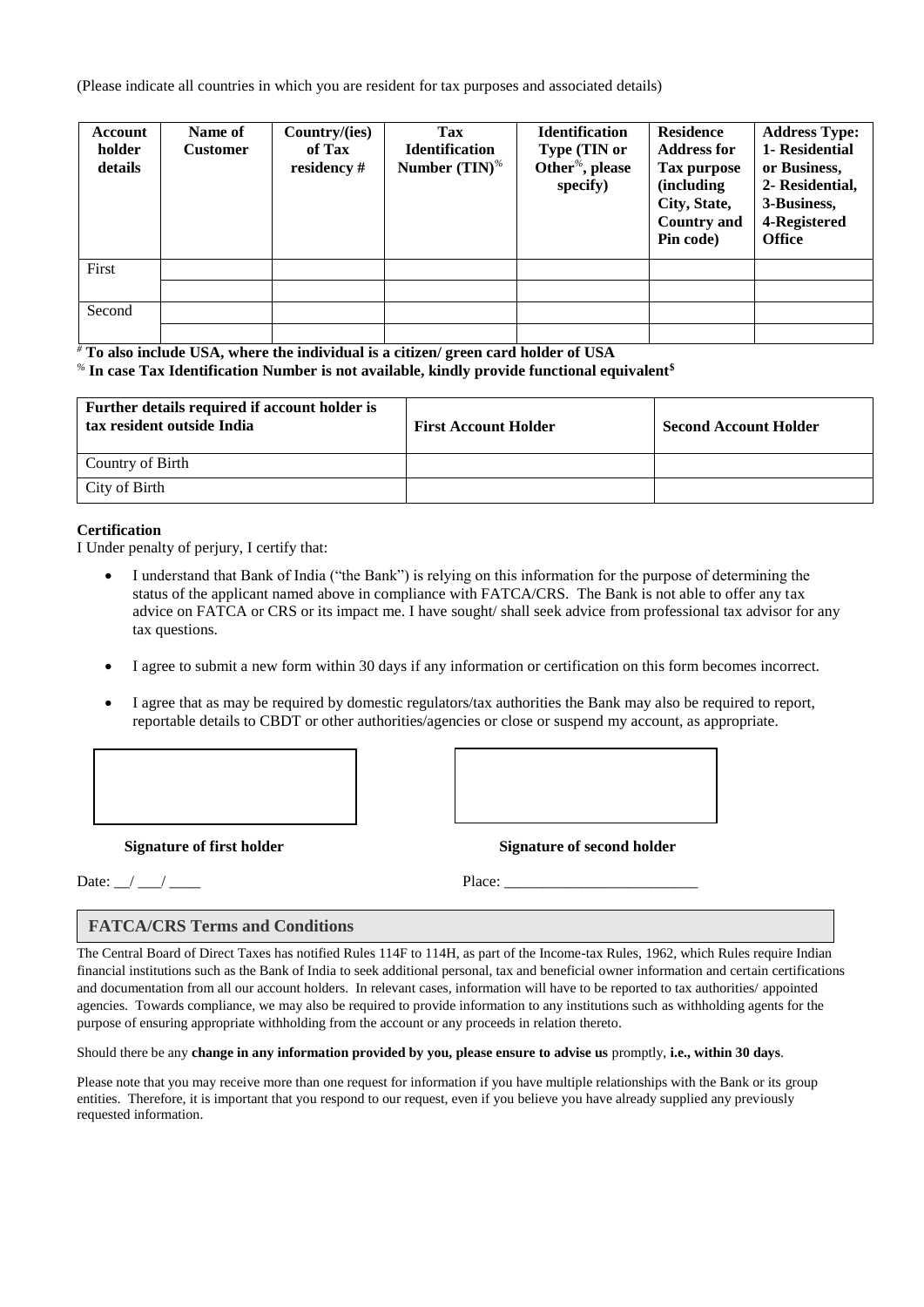(कृपया उन सभी देशों का उल्लेख करें जहाँ आप कर प्रयोजन हेतु निवासी हैं और संम्बद्ध विवरण दें)

| खाता   | ग्राहक का नाम | कर निवास    | कर पहचान संख्या | पहचान का प्रकार    | कर प्रयोजन   | पते का प्रकार:  |
|--------|---------------|-------------|-----------------|--------------------|--------------|-----------------|
| धारक   |               | देश⁄देशों # | (टिन) $%$       | (टिन या अन्य%,     | हेतु आवासीय  | 1- निवासीय या   |
| विवरण  |               |             |                 | कृपया उल्लेख करें) | पता          | कारोबार,        |
|        |               |             |                 |                    | (देश, राज्य, | 2- निवासीय,     |
|        |               |             |                 |                    | शहर और पिन   | 3-कारोबार,      |
|        |               |             |                 |                    | कोड़ सहित)   | 4-पंजीकृत       |
|        |               |             |                 |                    |              | <u>कार्यालय</u> |
| प्रथम  |               |             |                 |                    |              |                 |
|        |               |             |                 |                    |              |                 |
| दवितीय |               |             |                 |                    |              |                 |
|        |               |             |                 |                    |              |                 |

*#* **जहााँव्यक्तत यूएसए का ग्रीन कार्ग धारक/नागररक है, िहााँ यूएसए को भी सक्ममललत करते हुए** *%***यटद कर पहचान नंबर उपलब्ध नहीं हैतो कृपया, इसके समकक्ष अन्य पहचान संख्या का उल्लेख करें।** 

| यदि खाताधारक भारत से बाहर का कर निवासी है तो | प्रथम खाताधारक | दवितीय खाताधारक |
|----------------------------------------------|----------------|-----------------|
| निम्न विवरण का उल्लेख करें                   |                |                 |
| देश जहाँ जन्म हुआ है                         |                |                 |
| शहर जहां जन्म हआ है                          |                |                 |

#### **प्रमाणन**

यह जानते हुए भी कि, शपथभंग दंडनीय है, मैं प्रमाणित करता हूँ कि :

- मैं जनता हूँ कि **FATCA/CRS** के अनुपालन में उपर्युक्त आवेदक की स्थिति निर्धारित करने हेतु बैंक ऑफ इंडिया (बैंक) इस जानकारी पर निर्भर है। बैंक **FATCA/CRS** या इसके मुझ पर पड़ने वाले प्रभाव हेतु किसी भी तरह के कर के सलाह देने हेतु बाध्य नहीं है। मुझे किसी भी तरह के कर प्रश्नों के लिए पेशेवर सलाहकार से सलाह लेनी होगी।
- यदि कोई जानकारी या प्रमाणीकरण इस फॉर्म में गलत हो जाती है तो मैं 30 दिनों के अंदर नए फॉर्म को प्रस्तुत करने हेतु सहमत हूँ।
- मैं सिमि िूाँ कक स्विेशी ववननयमकों/कर प्राथधकरणों द्वारा अपेक्षक्षिानुसार जैसा भी उथचि िो बकैं से **CBDT** या अन्य प्राधिकरणों/एजेंसियों को रिपोर्ट करने योग्य ब्योरे सूचित करना या मेरा खाता निलबित करना भी अपेक्षित हो सकता है।

 **प्रथम धारक के हस्ताक्षर द्वितीय धारक के हस्ताक्षर**

हिनाांक: \_\_/ \_\_\_/ \_\_\_\_ स्िान: \_\_\_\_\_\_\_\_\_\_\_\_\_\_\_\_\_\_\_\_\_\_\_\_\_

### **एफएटीसीए/सीआरएस ननबंधन एिं शते**

केन्द्रीय प्रत्यक्ष कर बोर्ड ने, आय कर नियम, 1962 के एक भाग के रूप में नियम 114एफ से 114एच तक अधिसूचित किया है, जिनके अनुसार बैंक ऑफ़ इंडिया जैसे वित्तीय संस्थाओं को अपने सभी खाता धारकों से अतिरिक्त व्यक्तिगत, कर एवं लाभार्थी मालिक संबंधी जानकारी और कुछ प्रमाणन एवं दस्तावेज़ प्राप्त करना अपेक्षित है। कुछ संगत मामलों में, कर प्राधिकरणों/नियुक्त एजेन्सियों को जानकारी देनी अपेक्षित होगी। इन नियमों के अनुपालनार्थ हमें, खाते से कोई उचित राशि या उससे संबंधित आगम राशि रोक कर रखने (withhold करने) के प्रयोजन हेतु विथ्होल्डिंग एजेन्ट जैसी संस्थाओं को जानकारी प्रदान करना अपेक्षित होगा।

#### यहि **आपके द्िारा दी गई जानकारी मेंयटद कोई पररितनग हो, तो उसकी सूचना हमें**िुरांि, **अथागत 30 टदनों के अंतगगत**, िें।

कृपया नोट करें कि यदि बैंक एवं उसके समूह-निकायों के साथ आपके एक-से-अधिक कारोबारी संबंध हैं तो आपको सूचना प्रदान करने हेतु एक-से-अधिक अनुरोध प्राप्त हो सकते हैं। अत:, आपको ऐसा लगे कि आप पूर्व में मांगी गई जानकारी दें चुके हैं, तो भी यह ज़रुरी है कि आप हमारे अनुरोध का जवाब िें।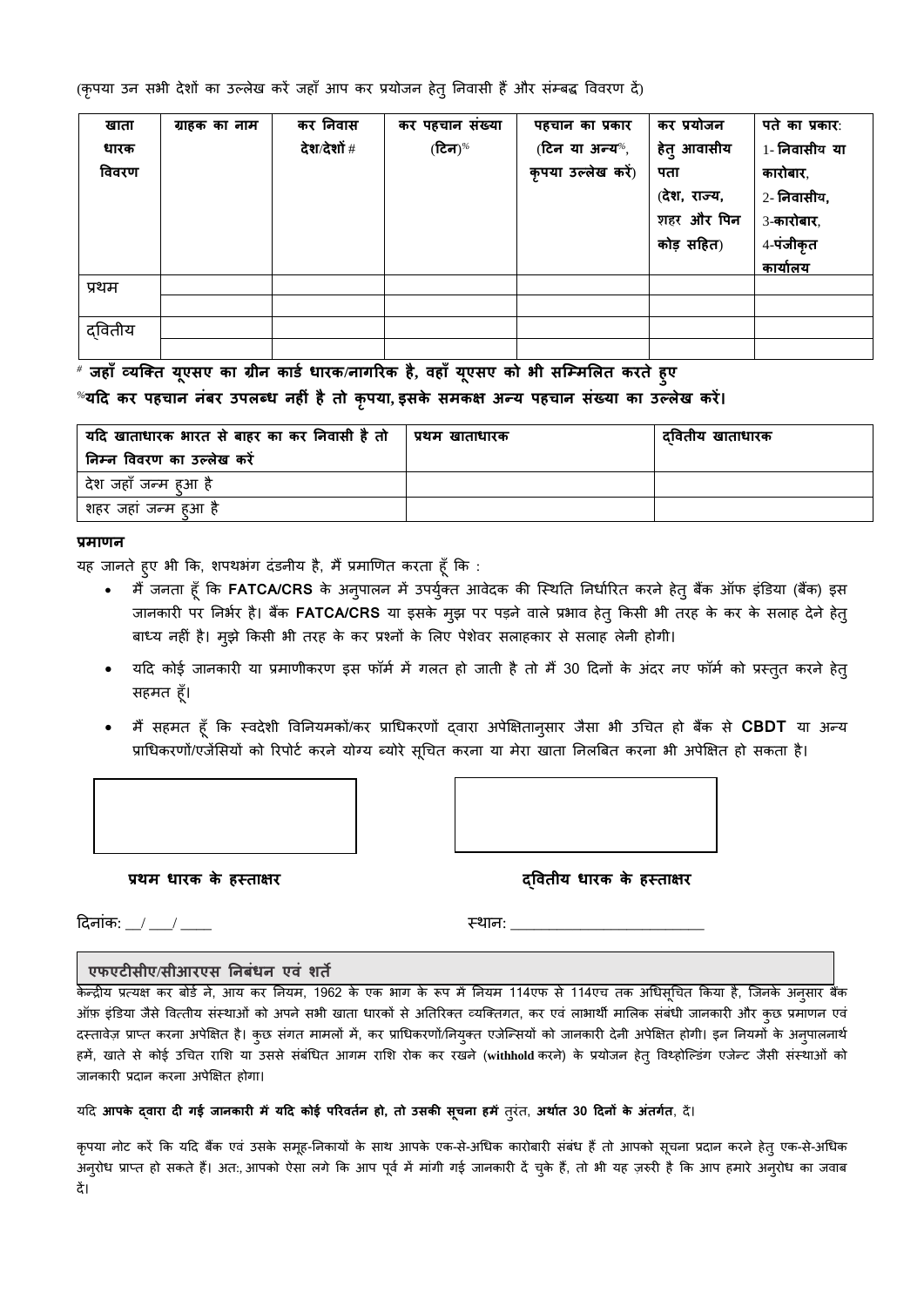### **FATCA/CRS Instructions**

If you have any questions about your tax residency, please contact your tax advisor. **If you are a US citizen or resident or greencard holder, please include United States in the foreign country information field along with your US Tax Identification Number.**

**\$** It is mandatory to supply a TIN or functional equivalent if the country in which you are tax resident issues such identifiers. If no TIN is yet available or has not yet been issued, please provide an explanation and attach this to the form.

In case customer has the following Indicia pertaining to a foreign country and yet declares self to be non-tax resident in the respective country, customer to provide relevant *Curing Documents* as mentioned below:

| <b>FATCA/ CRS Indicia observed (ticked)</b>                                                          | Documentation required for Cure of FATCA/ CRS indicia                                                                                                                                                                                                                                                                                                                                                                                                                                                                                                                                          |
|------------------------------------------------------------------------------------------------------|------------------------------------------------------------------------------------------------------------------------------------------------------------------------------------------------------------------------------------------------------------------------------------------------------------------------------------------------------------------------------------------------------------------------------------------------------------------------------------------------------------------------------------------------------------------------------------------------|
|                                                                                                      | If customer <i>does not agree</i> to be Specified U.S. person/reportable person status                                                                                                                                                                                                                                                                                                                                                                                                                                                                                                         |
| U.S. place of birth                                                                                  | 1. Self-certification (as stated above) that the account holder is neither a citizen of<br>United States of America nor a resident for tax purposes;<br>2. Non-US passport or any non-US government issued document evidencing<br>nationality or citizenship (refer list below); AND<br>3. Any one of the following documents:<br>Certified Copy of "Certificate of Loss of Nationality or<br>a.<br>Reasonable explanation of why the customer does not have such a certificate<br>b.<br>despite renouncing US citizenship; or Reason the customer did not obtain U.S.<br>citizenship at birth |
| Residence/mailing address in a<br>country other than India                                           | Self-certification (as stated above) that the account holder is neither a citizen<br>1.<br>of United States of America nor a resident for tax purposes in any other<br>country; and<br>Documentary evidence<br>2.                                                                                                                                                                                                                                                                                                                                                                              |
| Telephone number in a country other<br>than India (and no telephone number<br>in India provided)     | Self-certification (as stated above) that the account holder is neither a citizen<br>1.<br>of United States of America nor a resident for tax purposes in any other<br>country; and<br>Documentary evidence<br>2.                                                                                                                                                                                                                                                                                                                                                                              |
| Standing instructions to transfer<br>funds to an account maintained in a<br>country other than India | Self-certification (as stated above) that the account holder is neither a citizen<br>1.<br>of United States of America nor a resident for tax purposes in any country; and<br>Documentary evidence<br>2.                                                                                                                                                                                                                                                                                                                                                                                       |

**List of acceptable** *documentary evidence* **needed to establish the residence(s) for tax purposes: of acceptable documentary evidence**

- 1. Certificate of residence issued by an authorized government body\*
- 2. For individuals, valid identification issued by an authorized government body\* (e.g. Passport, National Identity card, etc.)
- 3. For entity, any official documentation issued by an authorized government body\* (e.g. Certificate of incorporation, partnership agreement, trust deed, etc.)
- 4. Any financial statement, third party credit report, bankruptcy filing, or a report of the government agency regulating the securities market

#### *\* Government or agency thereof or a municipality*